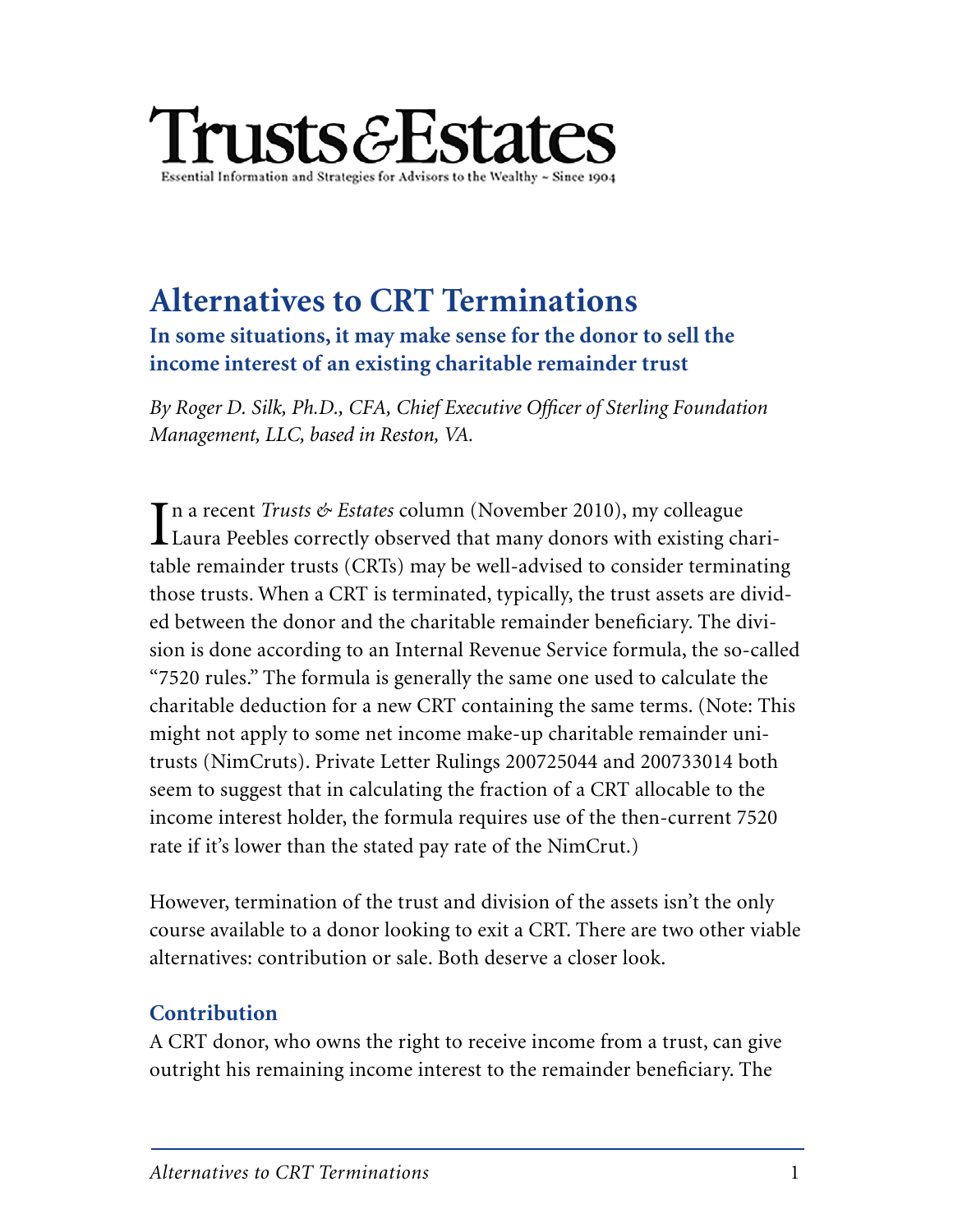remainder beneficiary would then terminate the trust and receive all the trust assets. This is a viable alternative as it doesn't create any taxable income for the donor, and in fact should create a charitable deduction for the value of the income interest donated. The value of this income interest would be calculated under the same 7520 rules that would apply if the trust were terminated and the assets were split between the donor and beneficiary, as described above.

## **Sale**

The donor/creator of a CRT owns the right to receive the income from the trust. We've seen that the donor can give away this interest. Another alternative might be to sell it.

For donors seeking to maximize the cash they can get from the CRT, a sale may be attractive. A CRT income interest has a market value that depends primarily on the expected size and frequency of the payments and the applicable tax rates.

In my experience, it's often the case that a buyer is willing to pay a price that results in the seller netting more than he would if he terminated the trust. There are several reasons for this, but the primary one is that the IRS formula is just that — a static formula; a buyer may anticipate higher future investment returns than a seller; and actuarial risk, which is costly for a donor to hedge, can be diversified away at reduced or no cost to some buyers.

#### **The IRS Formula**

The IRS formula price, used to calculate the price at which a donor will sell the CRT, can be obtained by plugging the relevant data into a formula. In practice, due to the formula's complexity, virtually everyone uses software to calculate the result. Common software packages used for the purpose include *Zcalc* from Thompson/OneSource, *NumberCruncher* from Leimberg Associates, and *TigerTables* from Larry Katzenstein.

The original purpose of the IRS formula was to eliminate the hassle, expense and uncertainty in valuing the gift portion of a split-interest trust. In